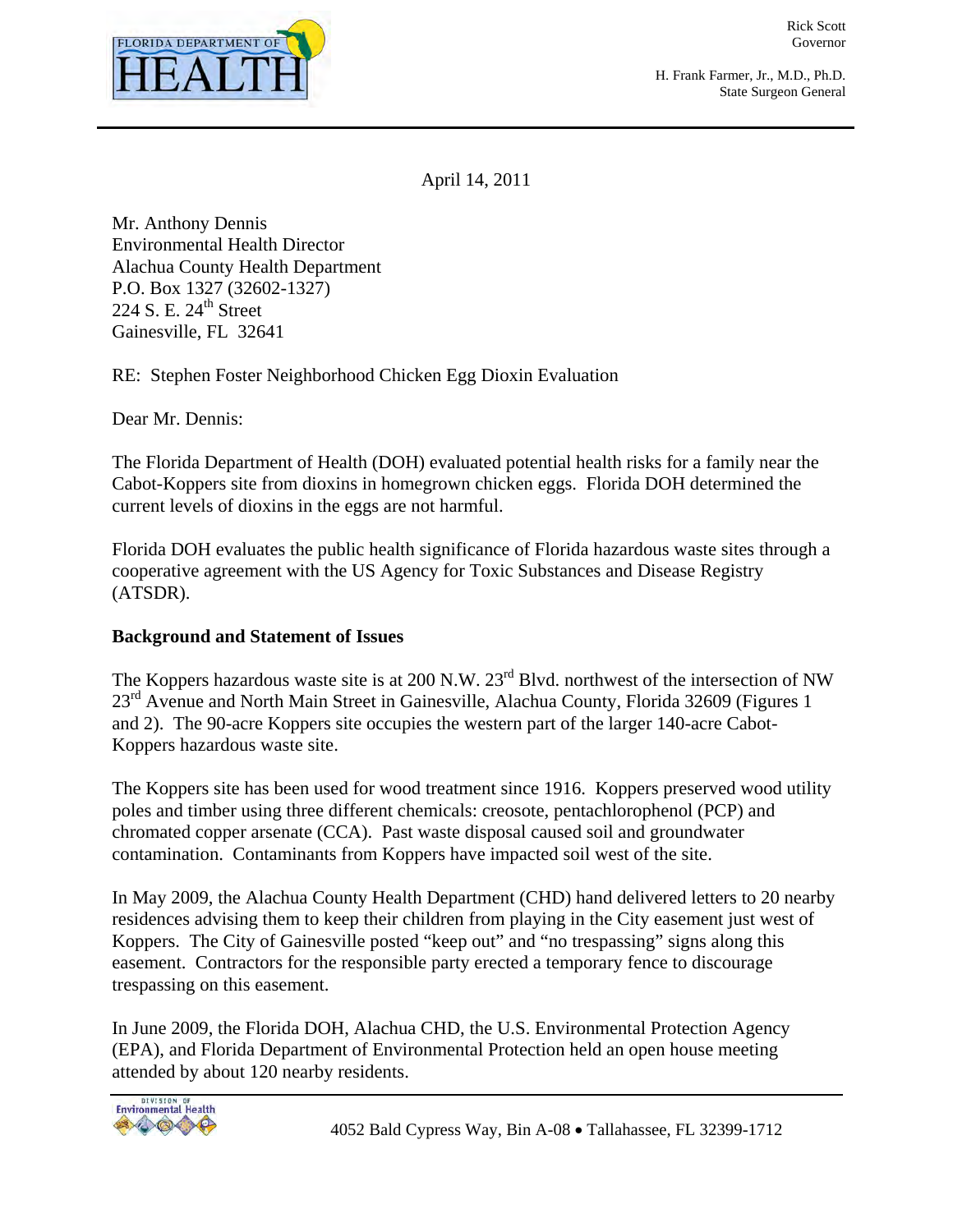In June 2009, ATSDR published a soil health consultation [ATSDR 2009]. In June 2010, ATSDR published a soil health consultation for this site evaluating 2009 dioxin surface soils along the roads in the Stephen Foster neighborhood west of Koppers [ATSDR 2010]. In June 2010, the Florida DOH drafted a creek sediment health consultation. In these reports, Florida DOH found low levels of dioxins in residential surface soil and creek sediments near the Koppers site.

In October 2010, the Florida DOH conducted an open house with the community and Alachua CHD, EPA and DEP.

# **Community Health Concerns**

For many years nearby residents, especially those in the Stephen Foster neighborhood west of Koppers, have been concerned about the health threat from contact with contaminated soil in their neighborhood. Nearby residents have been concerned about contaminants in sediments of the creeks that drain the site. In October 2010, a Stephen Foster resident requested Florida DOH test for dioxins in his homegrown chicken eggs

## **Discussion**

In October 2010, a Stephen Foster neighborhood resident living on Springstead Creek 0.25 mile northwest of the site contacted Florida DOH and requested testing for dioxins in homegrown chicken eggs. He wanted to know if the eggs were safe to eat. The resident's chickens are in cages at night and roam the ½-acre property during the day. He is concerned that the chickens could ingest contaminated surface soil or contaminated sediments from Springstead Creek that drains the Cabot-Koppers site thus contaminating the eggs they lay.

In November 2010, the Alachua CHD collected two chicken eggs from the resident's backyard and shipped them to Pace Analytical Laboratories. The laboratory tested the eggs for 17 congeners ("dioxin-like" compounds) called chlorinated dibenzo-p-dioxins (CDDs). Of these 17 congeners, 2,3,7,8-tetrachlordibenzo dioxin (TCDD) is the most toxic. The laboratory did not find any 2,3,7,8-TCDD over its detection limit of 0.00012 micrograms per kilogram ( $\mu$ g/kg). For all dioxins combined: toxicity equivalence (TEQ), the laboratory found 0.00057  $\mu$ g/kg (Table II).

## **Health Risk Analysis**

Ingestion of chicken eggs is a current potential exposure pathway from dioxin-contaminated soil or sediments (Table 1).

Non-cancer risk – The level of dioxins in egg from home-raised chickens near the Koppers site is not likely to cause any non-cancer illness.

In order to determine the risk of non-cancer illness from eating eggs from chickens near the Koppers site, the Florida DOH first estimated dioxin doses for both a child and an adult. First, we estimated a dioxin dose for the specific dioxin congener 2,3,7,8-tetrachlorodibenzo-p-dioxin (2,3,7,8-TCDD). Since the level of 2,3,7,8-TCDD in the eggs were below the laboratory

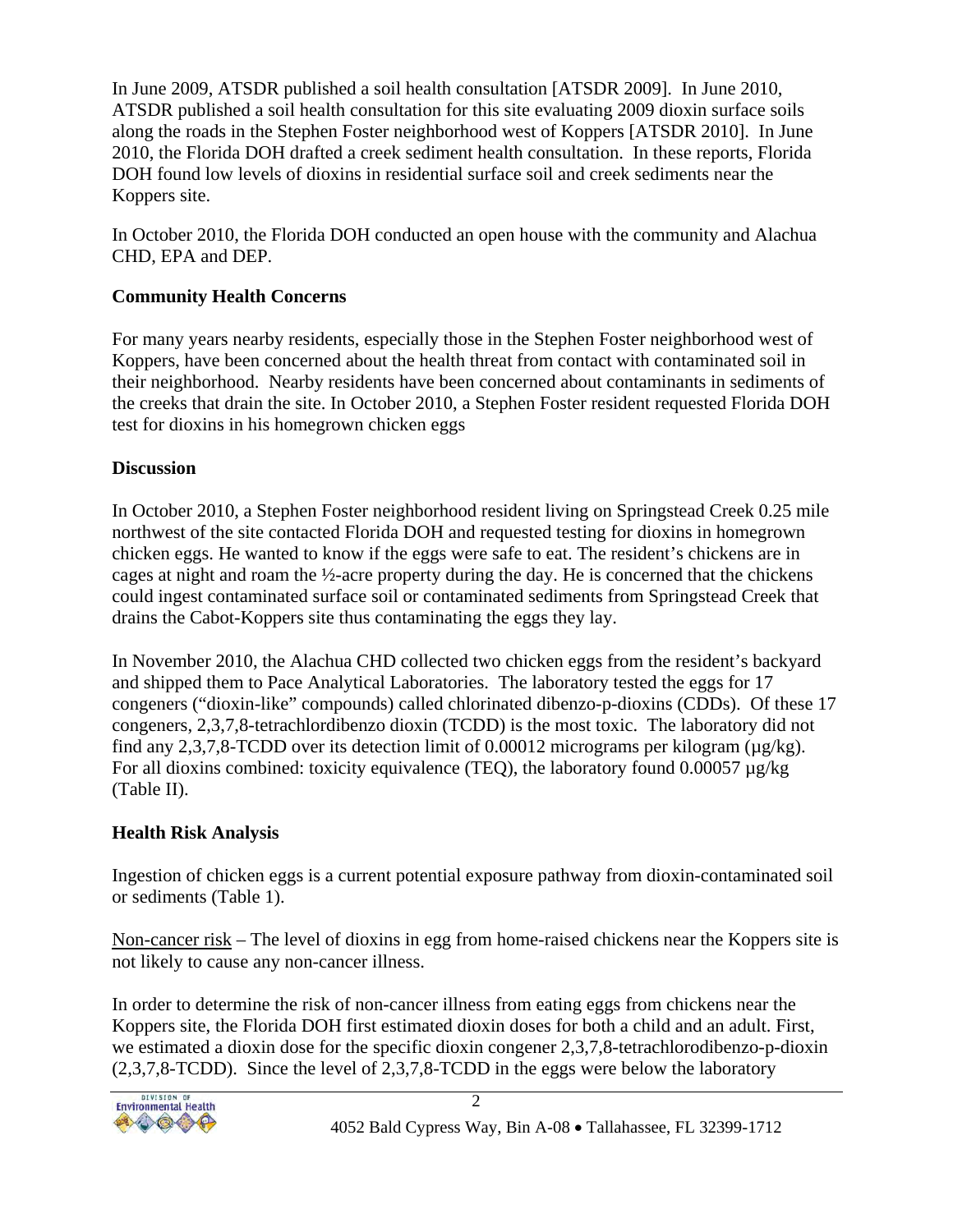detection limit, we estimated the dose using the detection limit. Second, we estimated a dioxin dose for all the "dioxin-like" compounds by comparing their toxicity relative to TCDD and summing them in a method called toxic equivalence (TEQ). We then compared these two dioxin doses 2,3,7,8-TCDD and dioxin-TEQ to ATSDR's minimal risk level (MRL) (Table 2) (Appendix A). We evaluated the risk for the family (2 adults and 2 children) from 2009 to present.

For 2,3,7,8-TCDD alone, the child and adult dose of for both egg-eating scenarios (12 eggs per week for the family and 28 eggs per week for the family) are less than ATSDR's MRL and are thus not likely cause any non-cancer illness (Table 2) (Appendix A).

For the dioxin-TEQ, both the child and adult doses for 12 eggs/week for the family are below the ATSDR MRL and are not likely to cause any non-cancer illness. The adult dioxin-TEQ dose for 28 eggs/week for the family is also below the ATSDR MRL. The child dioxin-TEQ dose for 28 eggs/week for the family, however, is slightly (2x) higher than the MRL but 25 times less than the No Observable Adverse Effect Levels (NOAEL) based on developmental effects in monkeys [ATSDR 1998]. Therefore, even the child dioxin-TEQ dose for the 28 eggs/week for the family scenario is not likely to cause any non-cancer illness (Table 2) (Appendix A).

Cancer risk - Florida DOH cannot predict cancer risk for this family from past exposure to homegrown eggs because one and a half years (summer 2009 to present) is too short a time to estimate a cancer risk. Florida DOH can, however, predict cancer risk if the family continues to eat the homegrown chicken eggs for 35 years. This estimate assumes the concentrations of dioxins in the chicken eggs do not change over time. If they continue to eat 12 eggs per week, there is a "very low" increased cancer risk over the 35 years. If they increase to 28 eggs per week for 35 years, there is a "low" (1 in 10,000) increased cancer risk (Table 2) (Appendix A).

## **Dioxins**

Chlorinated dibenzo-p-dioxins (CDDs) are found at very low levels in the environment. These levels are measured in nanograms and picograms. One nanogram (ng) is one billionth of a gram, and one picogram (pg) is one trillionth of a gram. Nanograms per kilogram (ng/kg) also equal one part per trillion (ppt) [ATSDR 1998].

CDDs are found everywhere in the environment. Most people are exposed to very small background levels of CDDs when they breathe air, consume food or milk or have skin contact with materials contaminated with CDDs. The actual intake of CDDs from food for any one person will depend on the amount and type of food consumed and the level of contamination. For the general population, more than 90% of the daily intake of CDDs, dibenzofurans (CDFs), and other dioxin-like compounds come from food, primarily meat, dairy products and fish [ATSDR 1998].

When a site is contaminated with dioxins, the effects of all "dioxin-like" compounds are assumed to be additive due to a similar mode of action. A mathematical method called Toxic Equivalents (TEQ) is used to assess the risk of exposure to this mixture of "dioxin-like" compounds. The Toxic Equivalent Factor (TEF) for tetrachlorodibenzo-p-dioxin (TCDD) is defined as one, whereas TEF values for all other TCDD-like compounds are less than one. A TEQ is defined as the product of the concentration of an individual "dioxin-like compound" in a

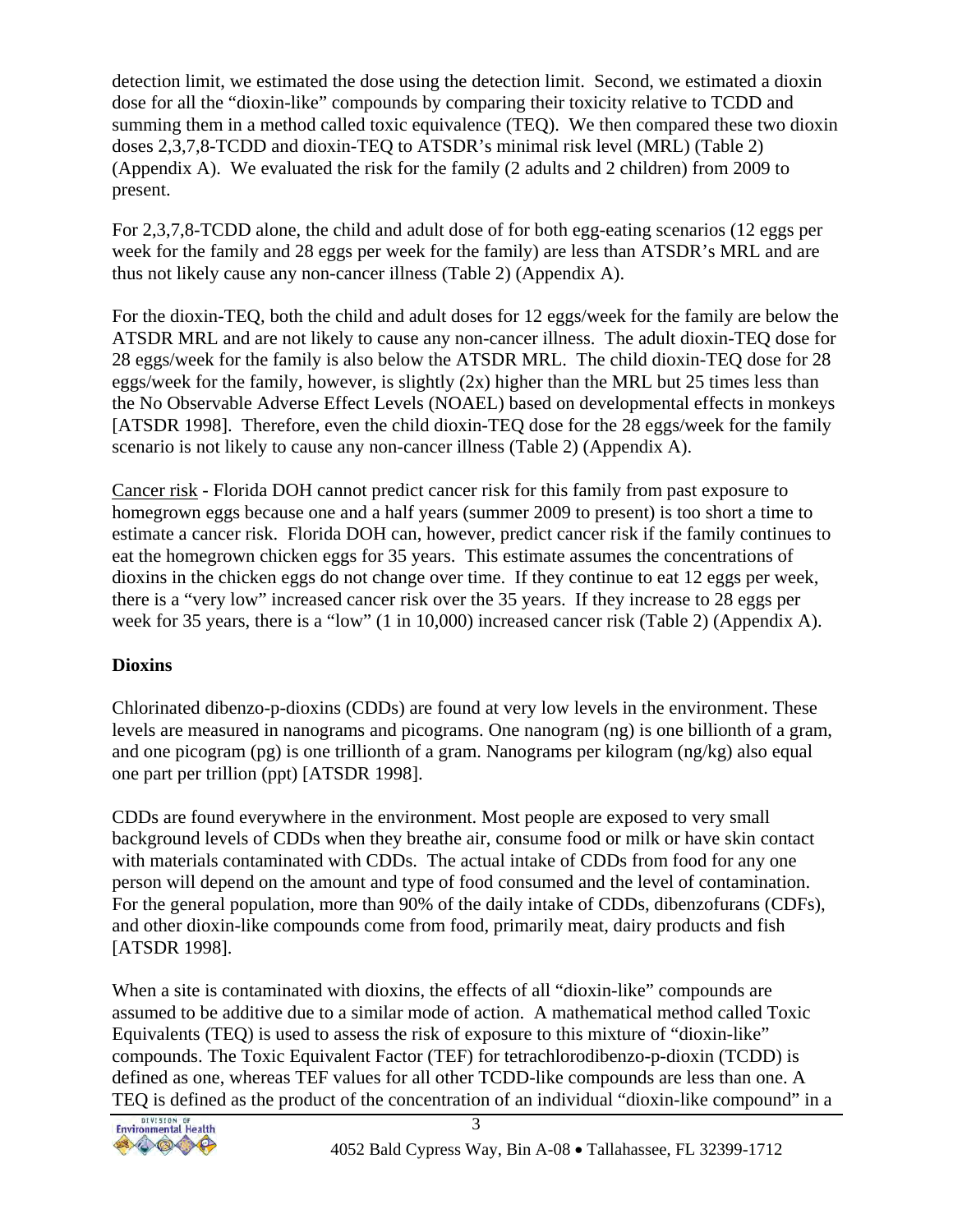complex environmental mixture and the corresponding TCDD toxicity equivalency factor TEF for that compound. The total TEQ is the sum of the TEQs for each of the congeners in a given mixture.

In the United States, there are no legal limits on dioxin levels in eggs. However, the US Food and Drug Administration (FDA), in one incident removed eggs from stores when levels exceeded 0.001 µg/kg (in whole eggs) [CDHS 2004].

Two studies in the United States found 0.002 to 0.004 µg/kg dioxin-TEQ in homegrown chicken eggs near contaminated sites. People were advised not to eat chicken eggs at levels above 0.001 µg/kg dioxin-TEQ. In two other studies with no known industrial sources of dioxins, the egg dioxin-TEQ level was 0.00057 µg/kg [CDHS 2004].

#### **Conclusions**

Currently, the family eating homegrown chicken eggs near the Cabot Koppers site is not likely to suffer harm from exposure to dioxins.

- For non-cancer risk, if the resident's family continues to eat less than 12 eggs per week, the levels of dioxins in the eggs are below the MRL and the levels are not considered harmful. If the family eats 28 eggs per week, the dioxin levels in the eggs for a child are considerably lower than any observable effect in a lab study; again, the levels are not estimated to be harmful to their health.
- Florida DOH is unable to estimate the past cancer risk from eating these homegrown chicken eggs because of the short exposure time (summer of 2009 to present). However, if the family continues to eat 12 eggs per week there is a "very low" increased cancer risk over 35 years. If they eat 28 egg per week for 35 years, the increased cancer risk is "low" (Table 2).

#### **Recommendations**

Florida DOH does not have any recommendations at this time.

## **Public Health Action Plan**

Florida DOH has notified the family of these findings. Florida DOH will continue to evaluate environmental data at the Cabot Koppers site.

## **References**

[ACEPD 2009]. Alachua County Environmental Protection Department. Sediment Quality in Springstead and Hogtown Creeks Near the Cabot-Koppers Superfund Site. May 2009.

 [ATSDR 1998]. Agency for Toxic Substances and Disease Registry Toxicological Profile for Chlorinated Dibenzo-p-dioxins (CDDs). Atlanta: US Department of Health and Human Services. December 1998.

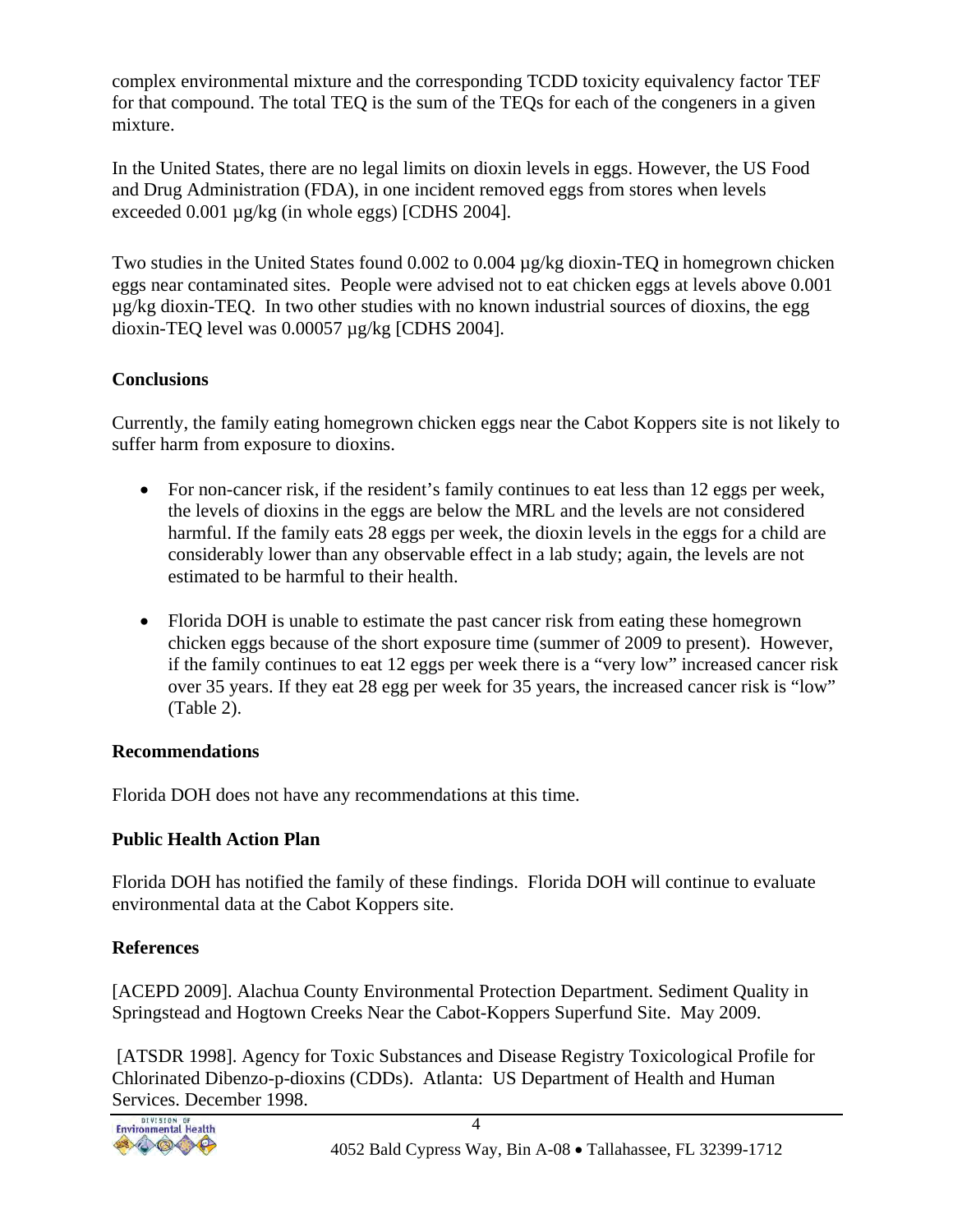[ATSDR 2009]. Agency for Toxic Substances and Disease Registry. Health Consultation Off-Site Surface Soil, Koppers Hazardous Waste Site. Gainesville, Alachua County, Florida. U.S. Department of Health and Human Services. Atlanta, GA. July 17, 2009.

[ATSDR 2010]. Agency for Toxic Substances and Disease Registry. Health Consultation Additional Off-Site Surface Soil, Koppers Hazardous Waste Site. Gainesville, Alachua County, Florida. U.S. Department of Health and Human Services. Atlanta, GA. June 17, 2010.

[CDHS 2004]. California Department of Health Services Environmental Health Investigations Branch. Backyard Chicken Eggs in California: Reducing Risks – Questions and Answers. August 2004.

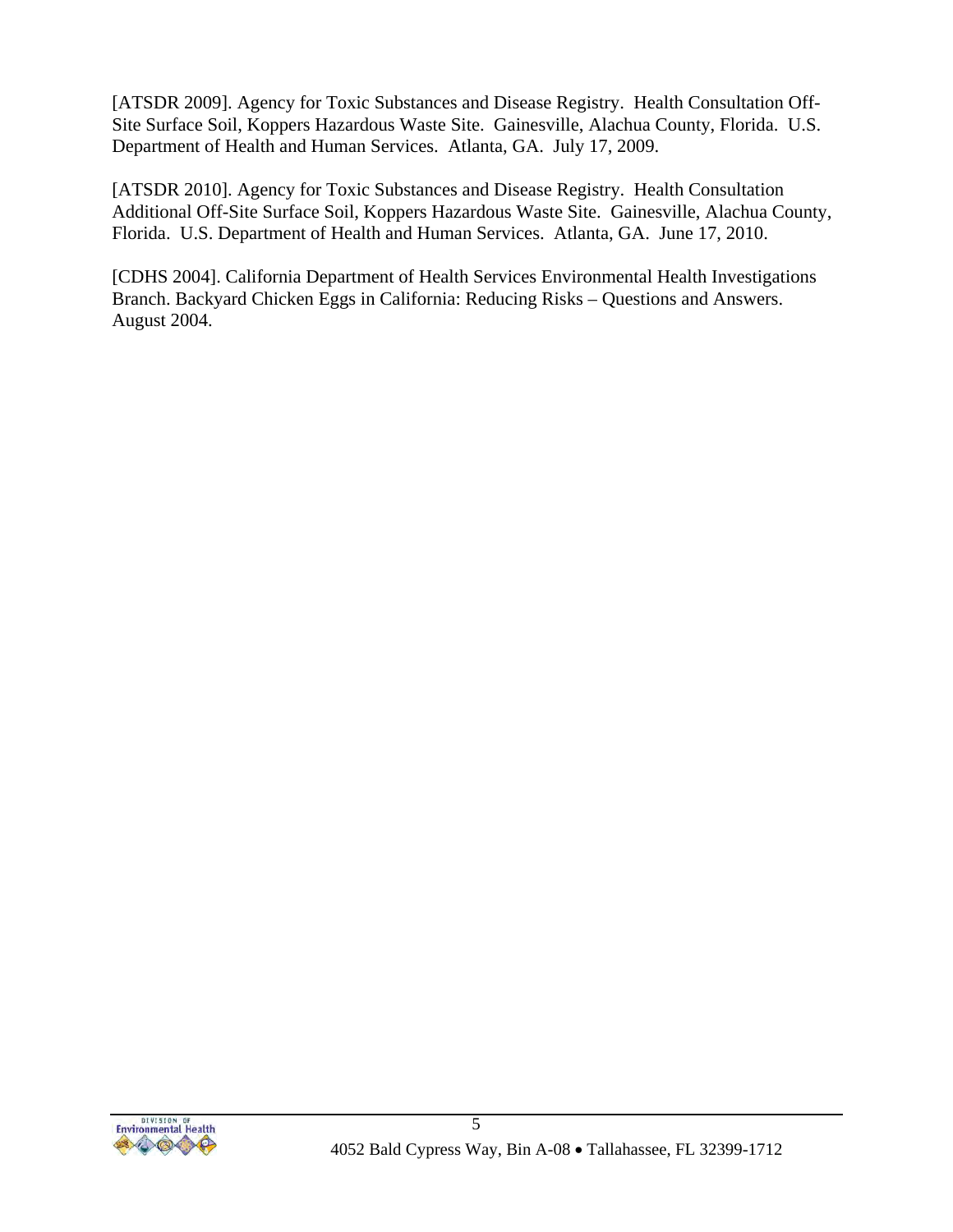

**Figure 1. Cabot-Koppers Site Location Map** 

Reference: [ACEPD 2009]

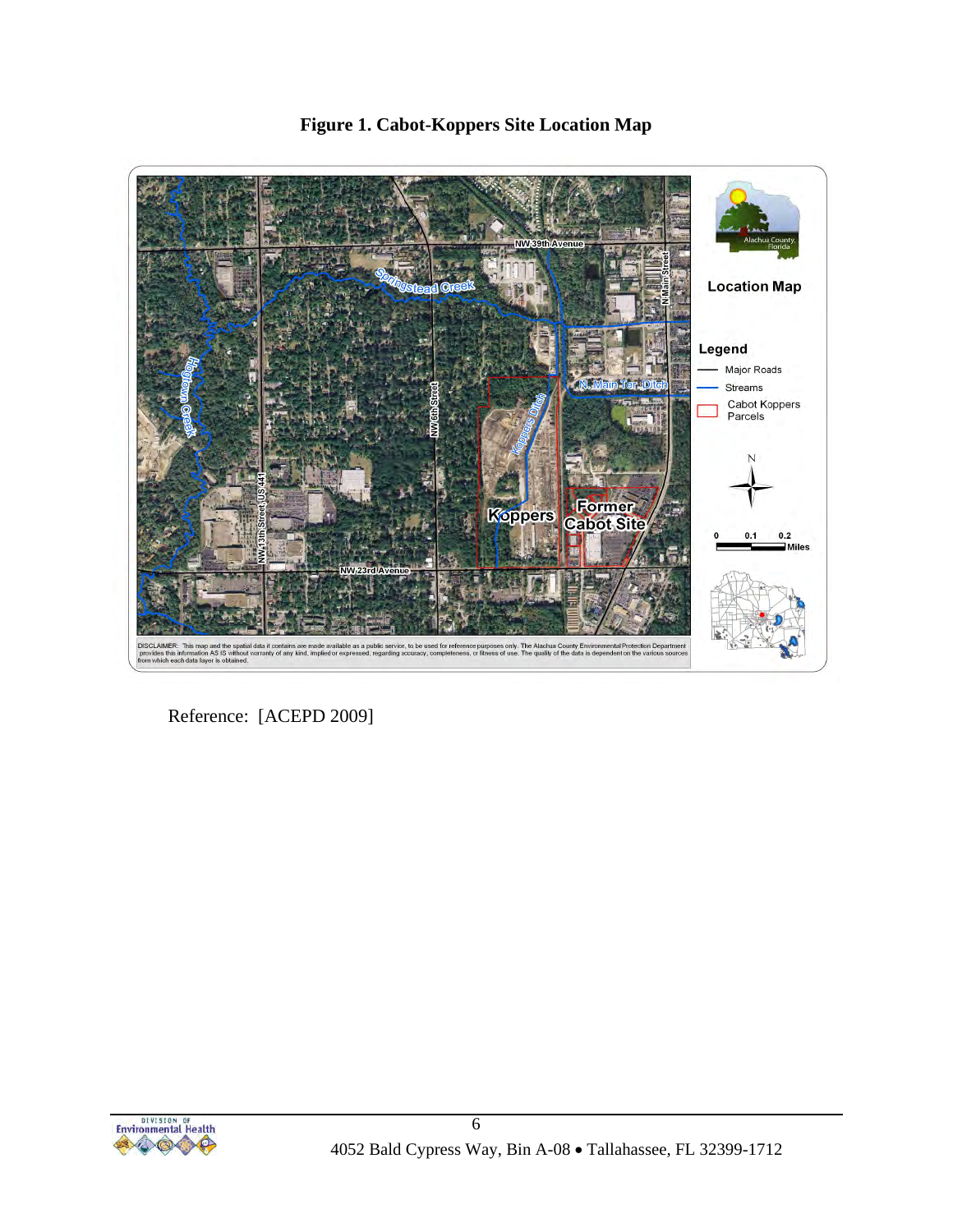

Reference: Google Earth, 2011

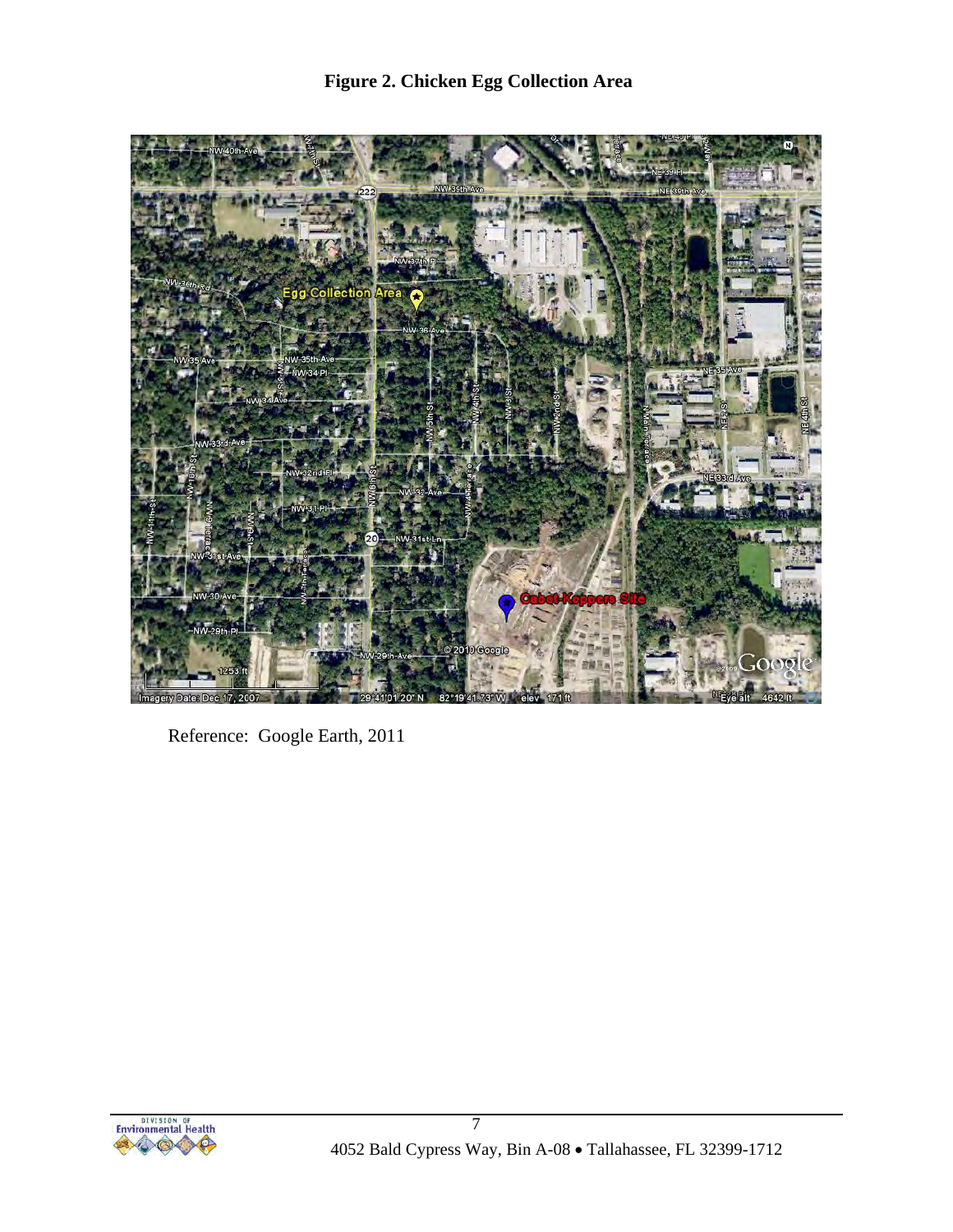|              | <b>Exposure Pathway Elements</b>                 |                        |                       |                                      |                      |               |
|--------------|--------------------------------------------------|------------------------|-----------------------|--------------------------------------|----------------------|---------------|
| Pathway Name | Source                                           | <b>Biota</b><br>Medium | Point of<br>Exposure  | Potentially<br>Exposed<br>Population | Route of<br>Exposure | Time<br>Frame |
|              | Contaminated<br>Soil or<br>Sediments<br>from the | Chicken                | Nearby<br>Residential | Nearby<br>Residents                  |                      | 2009-         |
| Chicken Eggs | Koppers site                                     | <u>Eggs</u>            | Yard                  |                                      | Ingestion            | 2011          |

#### **Table 1. Potential Exposure Pathways**

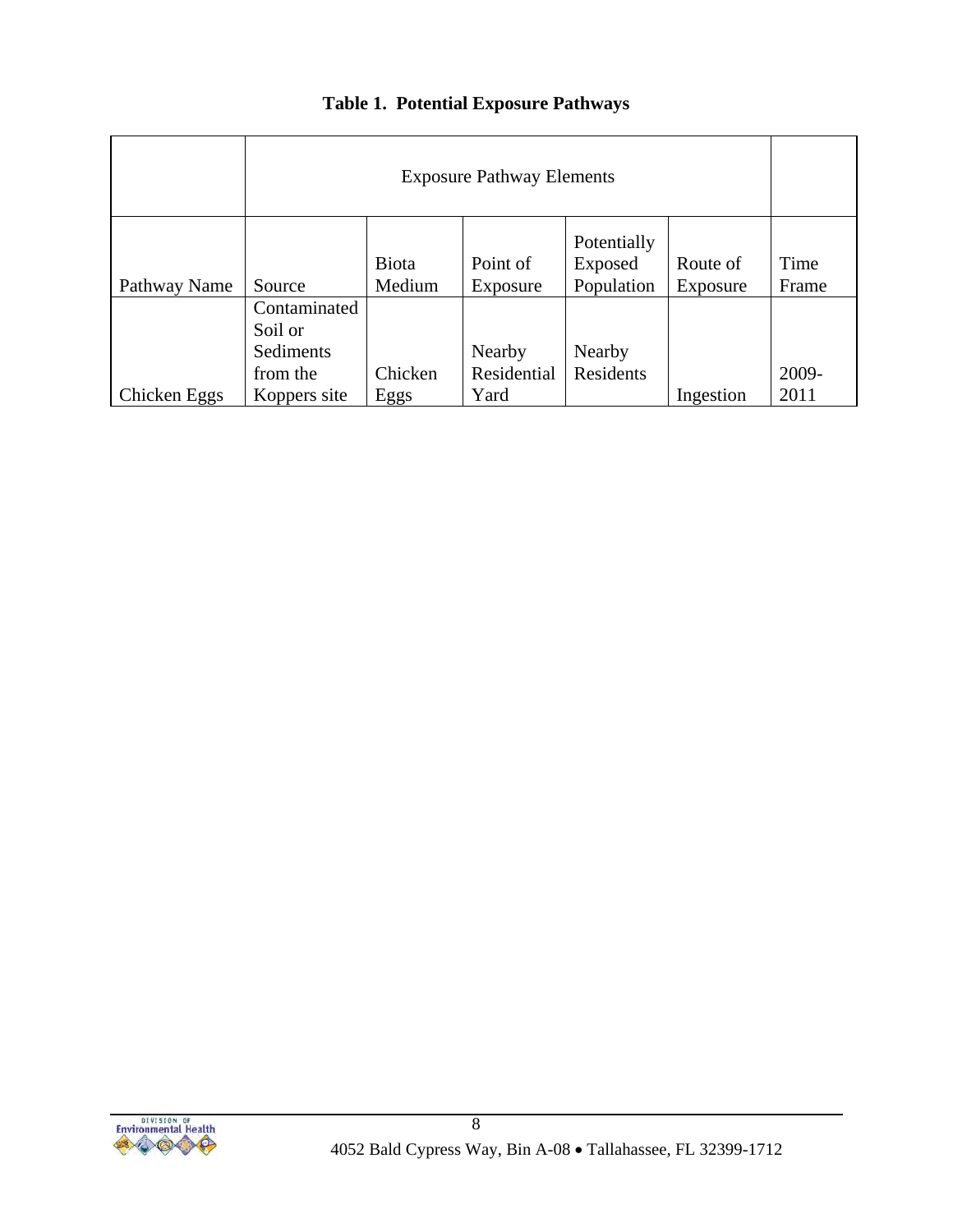#### **Table 2. Egg Dioxin Concentrations, Comparison Values, Estimated Current and Future Maximum Dose and Increased Lifetime Cancer Risk Eating Dioxin in Eggs**

| Contaminant  | Ingestion<br>Scenario | Maximum<br>Egg Dioxin<br>Concentration<br>$(\mu g/kg)$ | Estimated<br><b>Maximum Dose</b><br>$(\mu g/kg/day)$        | <b>ATSDR MRL</b><br>Comparison<br>Value (µg/kg/day) | <b>EPA IRIS</b><br><b>Oral Cancer</b><br>Slope Factor<br>$(\mu g/kg/day)^{-1}$ | Theoretical<br><b>Increased Future</b><br>Lifetime Cancer<br>Risk |
|--------------|-----------------------|--------------------------------------------------------|-------------------------------------------------------------|-----------------------------------------------------|--------------------------------------------------------------------------------|-------------------------------------------------------------------|
| 2,3,7,8-TCDD | 12<br>eggs/week       | Less than<br>0.00012                                   | child - $1.2 \times 10^{-7}$<br>adult $-5.7 \times 10^{-8}$ | $1 \times 10^{-6}$                                  | N/A                                                                            | N/A                                                               |
| 2,3,7,8-TCDD | 28<br>eggs/week       | Less than<br>0.00012                                   | child $-4.3 \times 10^{-7}$<br>adult – $9.8 \times 10^{-8}$ | $1 \times 10^{-6}$                                  | N/A                                                                            | N/A                                                               |
| Dioxin TEQ   | 12<br>eggs/week       | 0.00057                                                | child $-5.7 \times 10^{-7}$<br>adult – 2.7 x $10^{-7}$      | $1 \times 10^{-6}$                                  | 150                                                                            | $4 \times 10^{-5}$<br>"very low"                                  |
| Dioxin TEQ   | 28<br>eggs/week       | 0.00057                                                | child $-2.0 \times 10^{-6}$<br>adult – 4.6 x $10^{-7}$      | $1 \times 10^{-6}$                                  | 150                                                                            | $7 \times 10^{-5}$<br>" $low"$                                    |

µg/kg = micrograms per kilogram

µg/kg/day = micrograms per kilogram per day

2,3,7,8-TCDD = 2,3,7,8-tetrachlordibenzo-p-dioxin

TEQ = Toxicity Equivalence

MRL = ATSDR minimal risk level

EPA IRIS = US Environmental Protection Agency Integrated Risk Information System [EPA 2010b]

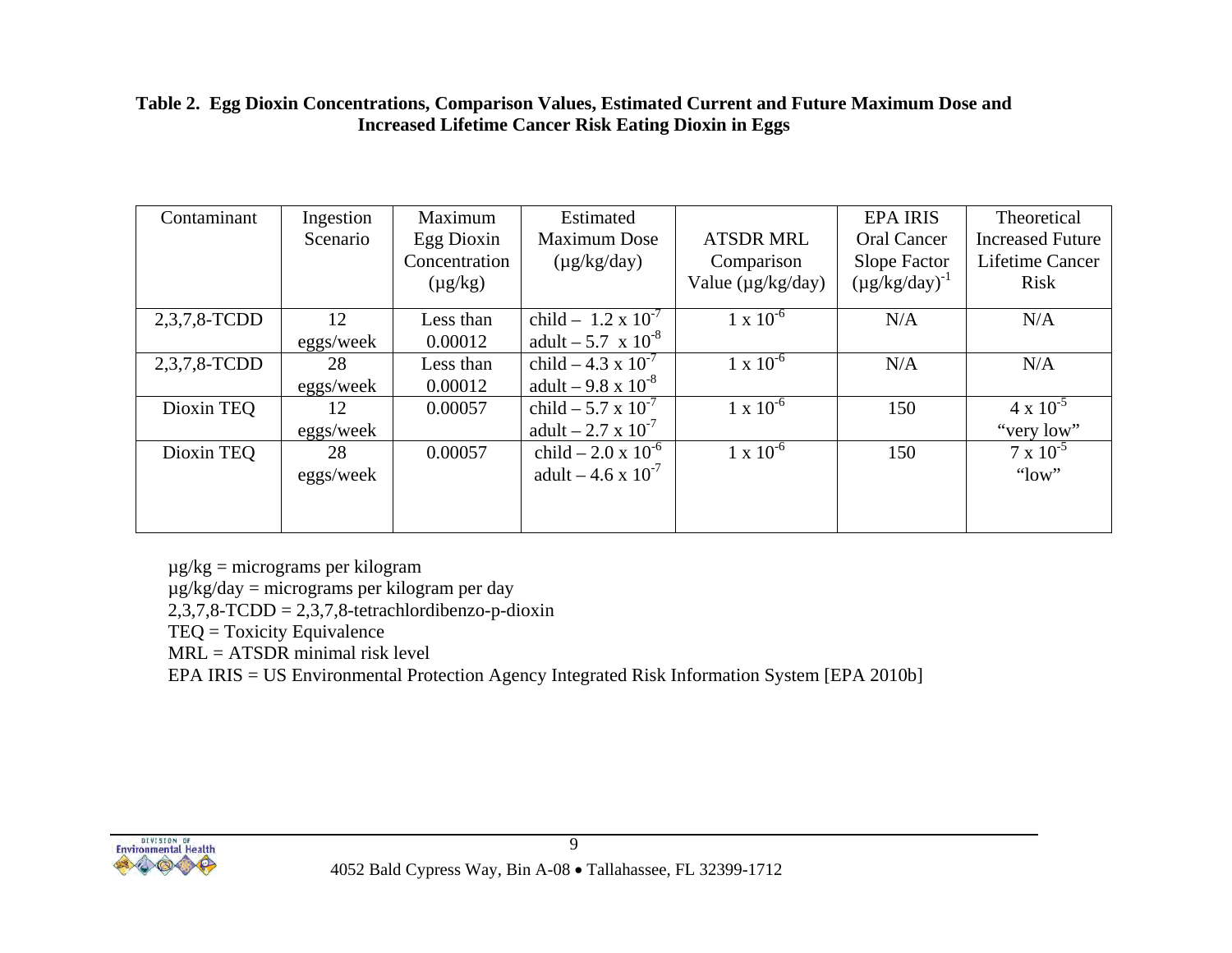#### **Appendix A**

## **Assumptions and Calculations**

#### **Calculations for the family living near near Cabot Koppers eating homegrown chicken eggs**

#### **Overall Assumptions:**

4 people in the family (2 adults and 2 children) Family has been eating their homegrown eggs since summer 2009 Everyone in the family eats the whole egg (not just the white or the yolk)  $1 \text{ egg} = 2 \text{ ounces} = 0.057 \text{ kilogram (kg)}$ Pace Lab's detection limit for 2,3,7,8-TCDD is 0.00012  $\mu$ g/kg The lab did not detect 2,3,7,8-TCDD in the eggs, so for these calculations we assume the 2,3,7,8- TCDD concentration is 0.00012  $\mu$ g/kg rather than zero. ATSDR chronic Minimal Risk Limit (MRL) for chronic oral ingestion for 2,3,7,8-TCDD = 0.000001  $\mu$ g/kg/day = 1.0 x 10<sup>-6</sup> $\mu$ g/kg/day [ATSDR 1998] Observable Adverse Effect Levels (NOAEL) and Lower Observable Adverse Effect Levels (LOAEL) for chronic oral ingestion for 2,3,7,8-TCDD = 0.00005  $\mu$ g/kg/day = 5.0 x 10<sup>-5</sup> µg/kg/day [ATSDR 1998] TEQ= toxic equivalents

The amount of egg per day and kg of egg for all Scenario 1's are calculated as follows:

 $(6 \text{ eggs})(2 \text{ days}) = 1.7 \text{ eggs/day/family}$ (7 days)

Since 2 adults are eating 2 eggs 2 x a week and the 2 children are eating 1 egg 2 x a week, we divide  $1.7/6 = 0.283$  eggs/day. Therefore, the adults are eating 0.57 eggs per day (2 x 0.283) and the kids are eating 0.283 eggs per day assuming they eat a total of 6 eggs one day a week and then 6 eggs another day of that same week.

So if 1 egg =  $0.057$  kg, then 0.57 egg =  $0.033$  kg and 0.283 egg =  $0.016$  kg

The amount of egg per day and kg of egg for all Scenario 2's are calculated as follows:

4 eggs/day/family

1 egg =  $0.057$  kg, so each family member is eating  $0.057$  kg egg/day

## **Non-cancer Risk**

# **2,3,7,8-TCDD concentration**

 $1<sup>st</sup>$  Scenario: Chickens lay 12 eggs per week and the family eats all 12 homegrown eggs. Each adult eats 2 eggs and each child eats one egg two times a week.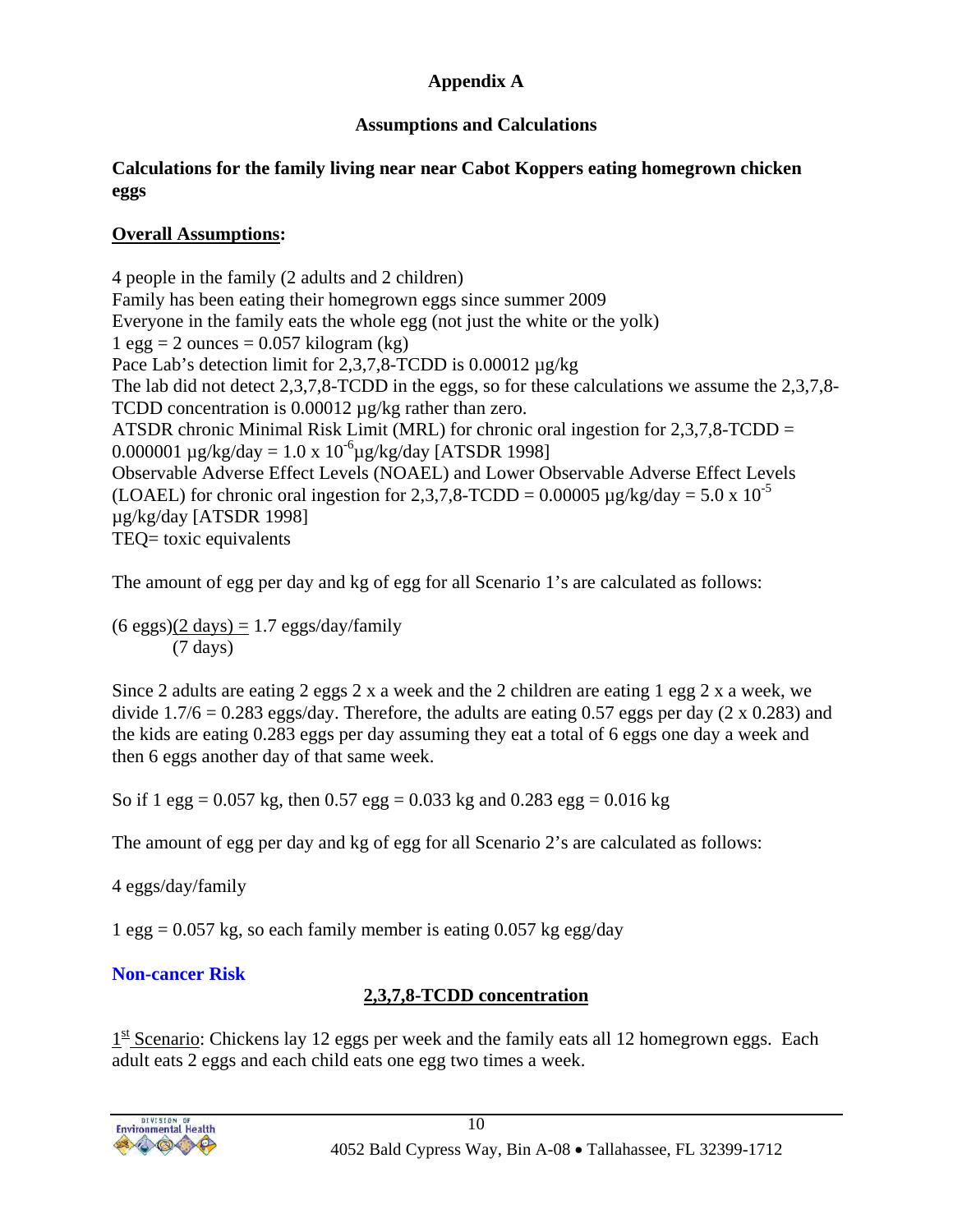Adult Dose of Dioxins from Eggs =  $(0.00012 \mu g/kg \ 2.3.7.8 \text{-} TCDD)(0.033 \text{ kg egg/day}) = 5.7 \text{ x}$  $10^{-8} \mu g/kg/day$  70 kg

Child Dose of Dioxins from Eggs =  $(0.00012 \mu$ g/kg 2,3,7,8-TCDD)(0.016 kg egg/day) = 1.2 x  $10^{-7}$  ug/kg/day  $16 \text{ kg}$ 

 $2^{\text{nd}}$  Scenario: Chickens lay 28 eggs per week so adults and children eat one egg every day.

Adult Dose of Dioxins from Eggs =  $(0.00012 \mu\text{g/kg } 2.3.7.8 \text{-} TCDD)(0.057 \text{ kg egg/day}) = 9.8 \text{ x}$  $10^{-8} \mu$ g/kg/day 70 kg

Child Dose of Dioxins from Eggs =  $(0.00012\mu\text{g/kg } 2.3.7.8 \text{-TCDD})(0.057 \text{ kg egg/day}) = 4.3 \times 10^{-7}$  $\int \mu$ g/kg/day 16 kg

Conclusion: The above calculated doses for adults and children for both egg-eating scenarios are less than ATSDR's MRL for 2,3,7,8-TCDD. Therefore, eating eggs with these dioxin levels for these scenarios are not likely to cause illness.

#### **Dioxin TEQ (toxic equivalents)**

1st Scenario: Chickens lay 12 eggs per week and the family eats all 12 homegrown eggs. Each adult eats 2 eggs and each child eats one egg two times a week.

Adult Dose of Dioxins from Eggs =  $(0.00057 \,\mu\text{g/kg} \text{ dioxin} \text{ TEQ})(0.033 \,\text{kg} \text{ egg/day}) = 2.7 \times 10^{-7}$ µg/kg/day 70 kg

Child Dose of Dioxins from Eggs =  $(0.00057 \mu g/kg \text{ dioxin TEQ})(0.016 \text{ kg egg/day}) = 5.7 \times 10^{-7}$  $\mu$ g/kg/day 16 kg

2nd Scenario: Chickens lay 28 eggs per week so adults and children eat one egg every day.

Adult Dose of Dioxins from Eggs =  $(0.00057 \,\mu\text{g/kg} \text{ dioxin} \text{ TEQ})(0.057 \,\text{kg} \text{ egg/day}) = 4.6 \times 10^{-7}$ µg/kg/day 70 kg

Child Dose of Dioxins from Eggs =  $(0.00057 \text{ µg/kg}$  dioxin TEQ $)(0.057 \text{ kg}$  egg/day $) = 2.0 \text{ x } 10^{-1}$  $^{6}$ ug/kg/day 16 kg

Conclusion: The above calculated doses for adults and children except for the second child dose scenario are less than ATSDR's MRL for 2,3,7,8-TCDD. For the second scenario the child dose is 25 times less than the No Observable Adverse Effect Levels (NOAEL) and the Lower

4052 Bald Cypress Way, Bin A-08 • Tallahassee, FL 32399-1712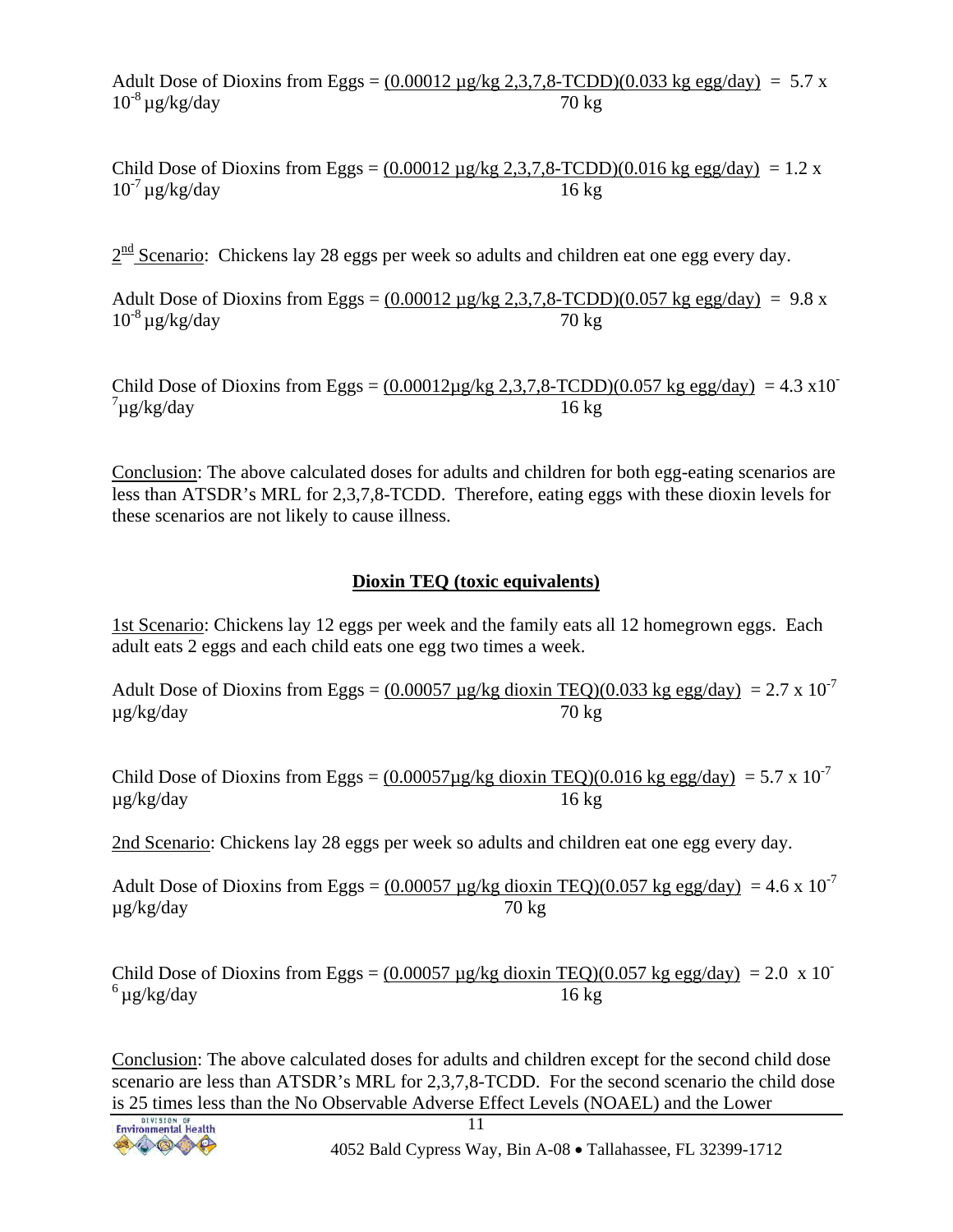Observable Adverse Effect Levels (LOAEL). Therefore eating eggs with these dioxin levels for these scenarios are not likely to cause illness.

# **Cancer Risk**

#### Overall Assumptions:

dioxin TEQ = 0.57 part per trillion (ppt) = 0.00057  $\mu$ g/kg (microgram/kilogram) EPA's oral (ingestion) cancer slope factor =  $1.5 \times 10^5$  mg/kg/day<sup>-1</sup> Note: cancer risk is divided by two as cancer risk is usually for 70 year exposure

Theoretical increased cancer risk descriptions:

|        | 1 in 1,000,000 $(10^{-6})$ | "extremely low" increased risk |
|--------|----------------------------|--------------------------------|
|        | 1 in 100,000 $(10^{-5})$   | "very low" increased risk      |
| $1$ in | $10,000(10^{-4})$          | "low" increased risk           |
| $1$ in | $1,000(10^{-3})$           | "moderate" increased risk      |
| $1$ in | $100(10^{-2})$             | "high" increased risk          |
| $1$ in | $10(10^{-1})$              | "very high" increased risk     |

 $1<sup>st</sup>$  Scenario: Chickens lay 12 eggs per week and the family eats all 12 homegrown eggs. Each adult eats 2 eggs and each child eats one egg two times a week.

Dose of Dioxins from Eggs =  $(0.00057 \,\mu\text{g/kg}$  dioxin TEQ)(0.033 kg egg/day) = 2.7 x 10<sup>-7</sup> µg/kg/day 70 kg

 $= 2.7 \times 10^{-10} \text{ mg/kg/day}$ 

Increased Cancer Risk for 35 years =  $(2.7 \times 10^{-10} \text{mg/kg/day})(1.5 \times 10^5 \text{mg/kg/day}^{-1})(35 \text{ years}/70$ years) =  $2 \times 10^{-5}$  = "very low" increased cancer risk

 $2<sup>nd</sup>$  Scenario: Chickens lay 28 eggs per week so adults and children eat one egg every day.

Dose of Dioxins from Eggs =  $(0.00057 \text{ µg/kg}$  dioxin TEQ) $(0.057 \text{ kg} \text{ egg/day}) = 4.6 \text{ x } 10^{-7}$  $\mu$ g/kg/day 70 kg

 $= 4.6 \times 10^{-10}$  mg/kg/day

Increased Cancer Risk for 35 years =  $(4.6 \times 10^{-10} \text{mg/kg/day})(1.5 \times 10^5 \text{mg/kg/day}^{-1})(35 \text{ years}/70$ years) =  $4.0 \times 10^{-5}$  = "very low" increased cancer risk

Reference: [ATSDR 1998]. Agency for Toxic Substances and Disease Registry Toxicological Profile for Chlorinated Dibenzo-p-dioxins (CDDs). Atlanta: US Department of Health and Human Services. December 1998.